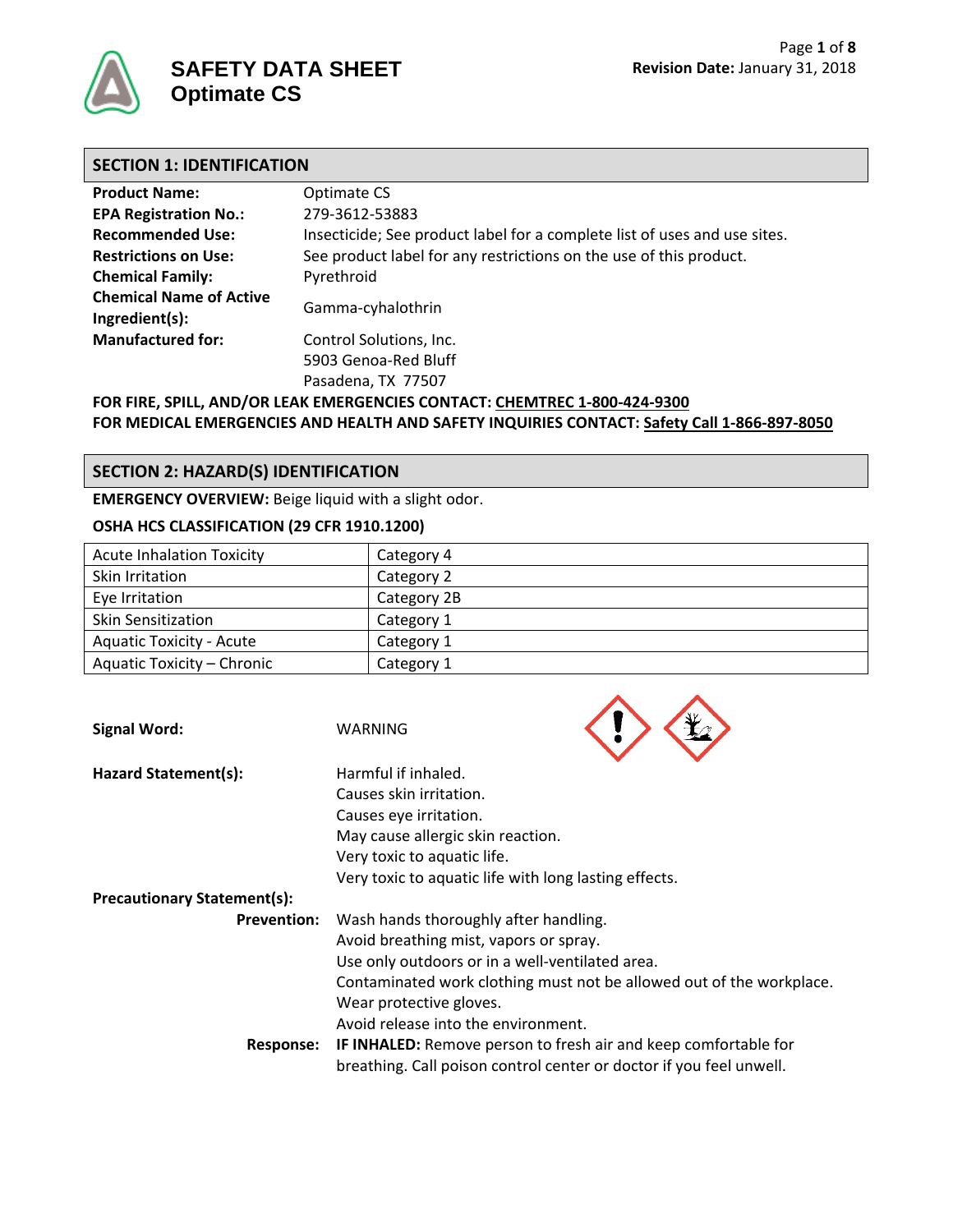**IF IN EYES:** Rinse cautiously with water for several minutes. Remove contact lenses, if present and easy to do. Continue rinsing. If eye irritation persists: Get medical advice/attention. **IF ON SKIN:** Wash with plenty of water. See label for specific treatment. If skin irritation or rash occurs: Get medical advice and attention. Wash contaminated clothing before reuse. Collect spillage. **Storage:** No statement required. See Section 7 for storage information. **Disposal:** Dispose of contents/container in accordance with Federal, state and local regulations.

#### **SECTION 3: COMPOSTION/INFORMATION ON INGREDIENTS**

| <b>Chemical Name</b>                       | <b>CAS Number</b> | Weight % |
|--------------------------------------------|-------------------|----------|
| Gamma-cyhalothrin                          | 76703-62-3        | 5.9%     |
| Solvent naphtha (petroleum) heavy aromatic | 64742-94-5        | $\ast$   |
| <b>Contains Naphthalene</b>                | $91 - 20 - 3$     |          |
| Cellulose                                  | 9004-34-6         |          |

\*Ingredients not listed or listed with a weight % range are considered a trade secret and are withheld under 29 CFR 1910.1200(i).

| <b>SECTION 4: FIRST AID MEASURES</b> |                                                                                                                                                                                                                                                                               |  |
|--------------------------------------|-------------------------------------------------------------------------------------------------------------------------------------------------------------------------------------------------------------------------------------------------------------------------------|--|
| IF IN EYES:                          | Hold eye open and rinse slowly and gently with water for 15 to 20 minutes. Remove contact<br>lenses, if present, after the first 5 minutes; then continue rinsing eye. Call a poison control<br>center or doctor for treatment advice.                                        |  |
| <b>IF ON SKIN:</b>                   | Take off contaminated clothing. Rinse skin immediately with plenty of water for 15 to 20<br>minutes. Call a poison control center or doctor for treatment advice.                                                                                                             |  |
| IF INHALED:                          | Move person to fresh air. If person is not breathing, call 911 or an ambulance; then give<br>artificial respiration, preferably mouth-to-mouth if possible. Call a poison control center or<br>doctor for further treatment advice.                                           |  |
| IF INGESTED:                         | Call a poison control center or doctor immediately for treatment advice. Have person sip a<br>glass of water if able to swallow. Do not induce vomiting unless told to do so by a poison<br>control center or doctor. Do not give anything by mouth to an unconscious person. |  |

**Most important symptoms/effects, acute and delayed:** See section 11.

**NOTE TO PHYSICIAN:** If lavage is performed, suggest endotracheal and/or esophageal control. Danger from lung aspiration must be weighed against toxicity when considering emptying the stomach. The decision of whether to induce vomiting or not should be made by a physician. Skin contact may aggravate preexisting dermatitis. Topical application of Vitamin E oil to skin following decontamination may relieve persistent stinging. No specific antidote. Treatment of exposure should be directed at the control of symptoms and the clinical condition of the patient.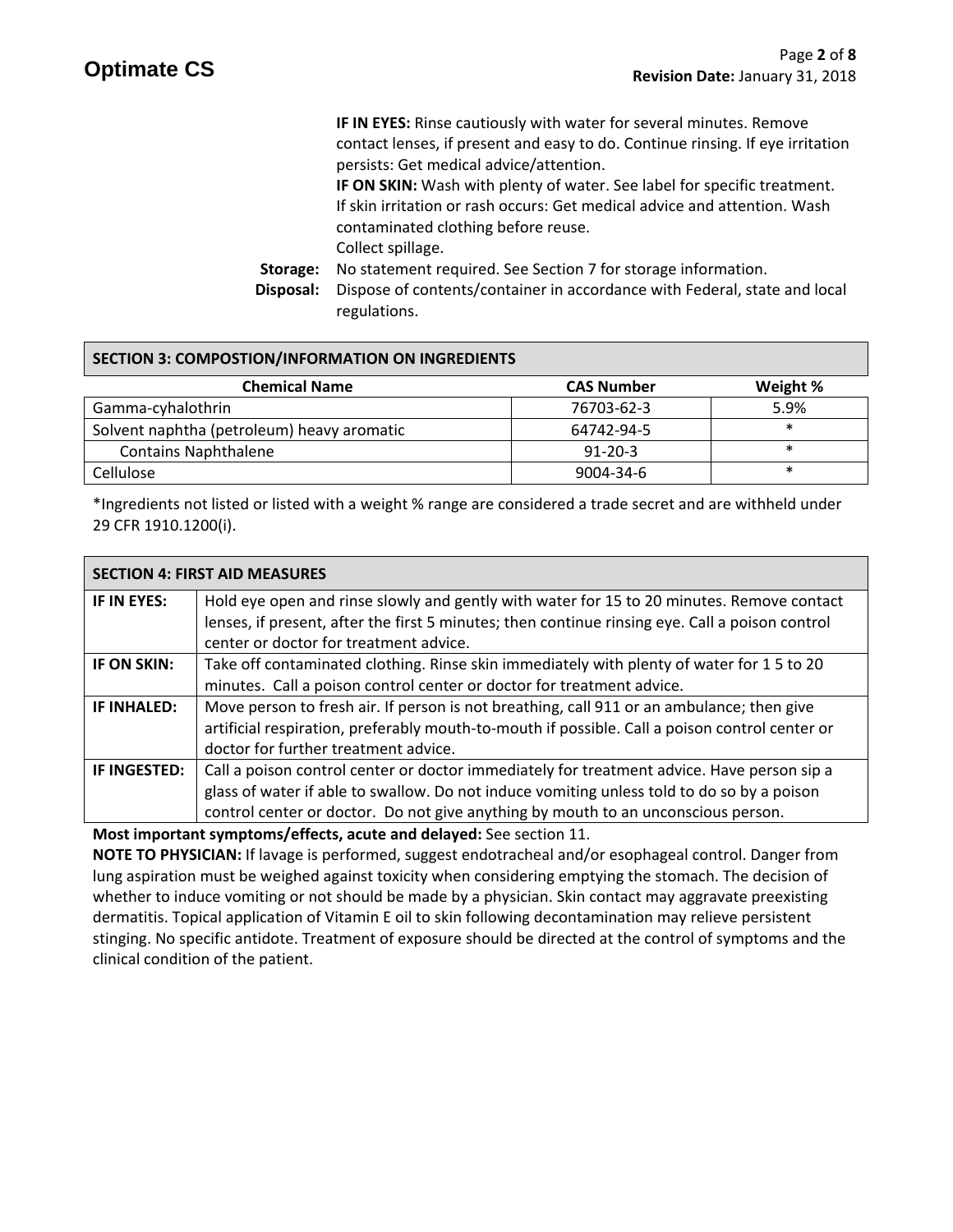| <b>SECTION 5: FIRE-FIGHTING MEASURES</b> |  |
|------------------------------------------|--|
|------------------------------------------|--|

| <b>Suitable Extinguishing Media:</b>         | Water spray, alcohol-resistant foam, dry chemical or carbon dioxide  |
|----------------------------------------------|----------------------------------------------------------------------|
| <b>Unsuitable Extinguishing Media:</b>       | Water jet as it may spread fire.                                     |
| <b>Hazardous Combustion Products:</b>        | Thermal decomposition may produce toxic carbon and nitrogen oxides.  |
| <b>Special Protective Equipment &amp;</b>    | Evacuate area and fight fire upwind from a safe distance to avoid    |
| <b>Precautions:</b>                          | hazardous vapors and decomposition products. Foam and/or dry         |
|                                              | chemical are preferred to minimize environmental contamination. If   |
|                                              | water is used, dike and collect water to prevent run-off. Wear self- |
|                                              | contained breathing apparatus and full fire-fighting turn-out gear   |
|                                              | (Bunker gear).                                                       |
| <b>Unusual Fire &amp; Explosion Hazards:</b> | None known                                                           |

#### **SECTION 6: ACCIDENTAL RELEASE MEASURES**

| <b>Personal Precautions:</b>                              | See Section 8 for personal protection equipment.                                                                                                                                                                                                                                                                                                                                                 |  |  |
|-----------------------------------------------------------|--------------------------------------------------------------------------------------------------------------------------------------------------------------------------------------------------------------------------------------------------------------------------------------------------------------------------------------------------------------------------------------------------|--|--|
| <b>Environmental Precautions:</b>                         | Keep spilled material and any rinsate from contaminating soil or from entering                                                                                                                                                                                                                                                                                                                   |  |  |
|                                                           | sewage and drainage systems and bodies of water.                                                                                                                                                                                                                                                                                                                                                 |  |  |
| <b>Methods for Containment:</b>                           | Isolate the spill area. Keep unnecessary and unprotected personnel from<br>entering. Absorb small spills with sand, vermiculite or other inert absorbent.<br>Dike large spills using absorbent or impervious material such as clay or sand.<br>Recover and contain as much free liquid as possible for reuse. Allow absorbed<br>material to solidify and scrape up for disposal.                 |  |  |
| <b>Methods for Clean-up:</b><br><b>Other Information:</b> | Place contaminated material in appropriate container for disposal. After<br>removal, flush contaminated area thoroughly with soap and water. Pick up<br>wash liquid with additional absorbent and place in a disposable container. Do<br>not put spilled material back in the original container. Clean area carefully as<br>product is oil based and may cause a slipping hazard.<br>None known |  |  |
|                                                           |                                                                                                                                                                                                                                                                                                                                                                                                  |  |  |

#### **SECTION 7: HANDLING AND STORAGE**

**Handling:** RECOMMENDATIONS ARE INTENDED FOR MANUFACTURING, PACKAGING AND COMMERCIAL BLENDING WORKERS. PESTICIDE APPLICATORS AND WORKERS must refer to the product label and Directions for Use attached to the product for Agricultural Use Requirements in accordance with the EPA Worker Protection Standard 40 CFR part 170.Handle and open container in a manner as to prevent spillage. Do not eat, drink or smoke while handling this product. Immediately wash off accidental splashes of the concentrate or spray mixture from skin, clothing and out of eyes.

**Storage: See pesticide label for full information on product storage.** Do not contaminate water, food or feed by storage of this product. Store away from sources of heat, out of direct sunlight and away from incompatible materials. Pesticides should be stored in secured areas away from children and animals.

Storage Temperature (Min/Max): Store at room temperature and avoid extreme temperatures. **Product Incompatibilities:** Avoid contact with strong oxidizers.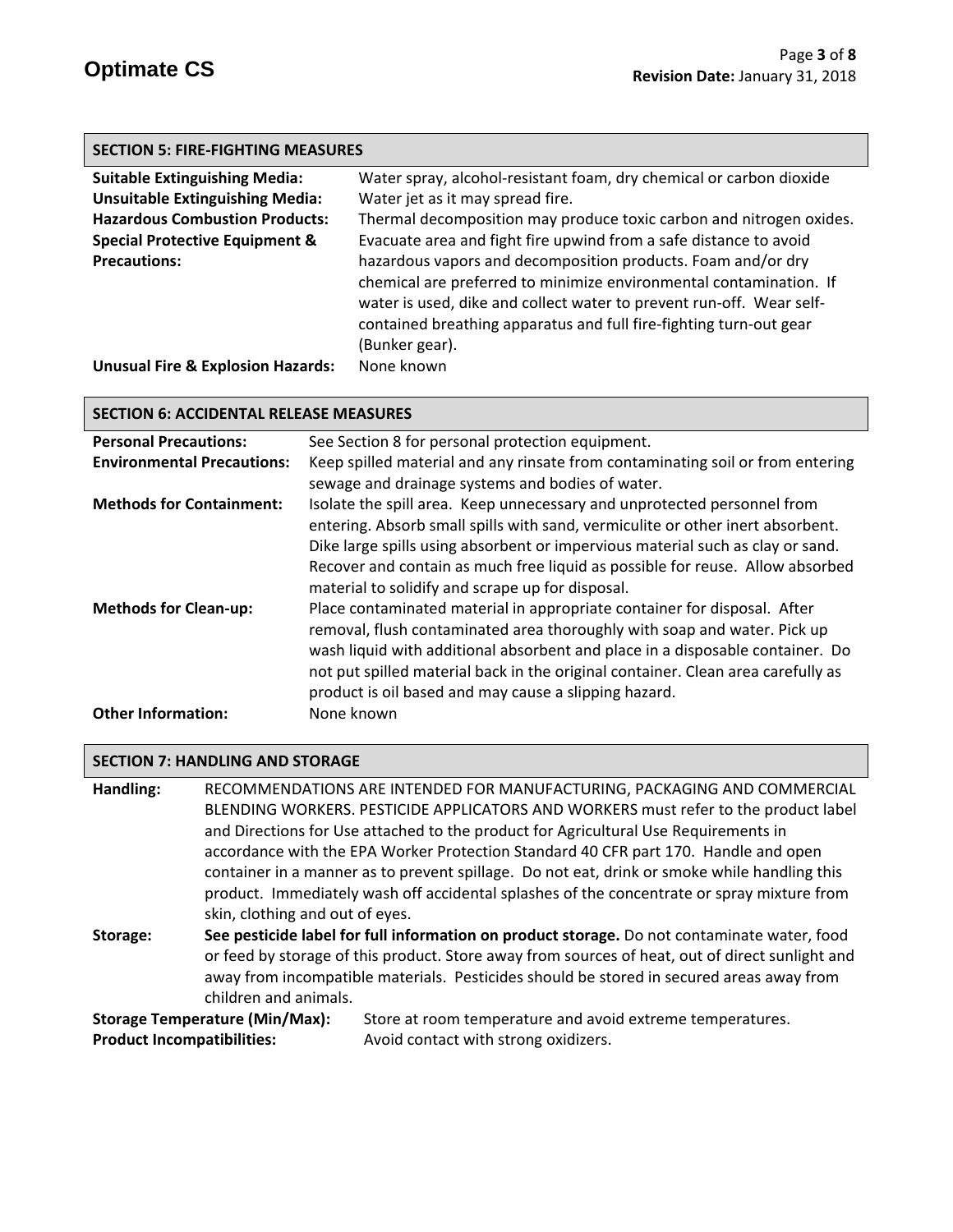# **SECTION 8: EXPOSURE CONTROLS/PERSONAL PROTECTION**

# **Users of a pesticide product must refer to the product label for personal protective equipment requirements.**

#### **Exposure Guidelines:**

| <b>COMPONENT</b> | <b>OSHA PEL</b>                      | <b>ACGIH TLV</b>                  | <b>NIOSH REL</b>                     |
|------------------|--------------------------------------|-----------------------------------|--------------------------------------|
|                  |                                      | 10 ppm (TWA)                      | 10 ppm (TWA)                         |
| Naphthalene      | 10 ppm / 50 mg/m <sup>3</sup>        | 15 ppm (STEL)                     | 15 ppm (STEL)                        |
|                  | 15 mg/m <sup>3</sup> (total dust)    |                                   | 10 mg/m <sup>3</sup> (total dust)    |
| Cellulose        | 5 mg/m <sup>3</sup> (resp. fraction) | 10 mg/m <sup>3</sup> (total dust) | 5 mg/m <sup>3</sup> (resp. fraction) |

| <b>Engineering Controls:</b>      | Provide general or local exhaust ventilation systems to maintain airborne        |  |  |
|-----------------------------------|----------------------------------------------------------------------------------|--|--|
|                                   | concentrations below OSHA PELs or other specified exposure limits. Local exhaust |  |  |
|                                   | ventilation is preferred.                                                        |  |  |
| <b>Respiratory Protection:</b>    | In areas of poor ventilation, use a NIOSH approved respirator with               |  |  |
|                                   | cartridges/canisters approved for organic vapors.                                |  |  |
| <b>Eye Protection:</b>            | Chemical goggles or safety glasses and full-face shield.                         |  |  |
| <b>Protective Gloves:</b>         | Chemical-resistant gloves such as barrier laminate, butyl rubber, nitrile,       |  |  |
|                                   | neoprene rubber, polyvinyl chloride (PVC) or Viton.                              |  |  |
| <b>Other Protective Clothing:</b> | Long-sleeved shirt, long pants and shoes plus socks.                             |  |  |
| <b>General Safety Measures:</b>   | Wash hands before eating, drinking, chewing gum, using tobacco, or using the     |  |  |
|                                   | toilet. Remove clothing immediately after handling this product. Wash outside    |  |  |
|                                   | of gloves before removing. Discard clothing and other absorbent materials that   |  |  |
|                                   | have been drenched or heavily contaminated with this product's concentrate.      |  |  |
|                                   | Do not reuse them. Follow manufacturer's instructions for cleaning and           |  |  |
|                                   | maintaining PPE. If no such instructions for washables, use detergent and hot    |  |  |
|                                   | water. Keep and wash PPE separately from other laundry.                          |  |  |

| <b>SECTION 9: PHYSICAL AND CHEMICAL PROPERTIES</b> |                 |                                         |                          |
|----------------------------------------------------|-----------------|-----------------------------------------|--------------------------|
| Appearance:                                        | Beige liquid    | <b>Upper/Lower Flammability Limits:</b> | Not determined           |
| Odor:                                              | Slight          | <b>Vapor Pressure:</b>                  | Not determined           |
| <b>Odor Threshold:</b>                             | Not determined  | <b>Vapor Density:</b>                   | Not determined           |
| pH:                                                | Not determined  | Relative Density (@22°C):               | $\approx$ 1.01 (typical) |
| <b>Melting /Freezing Point:</b>                    | Below 0°C       | Solubility (water):                     | <b>Disperses</b>         |
| <b>Boiling Point/Range:</b>                        | Not determined  | <b>Partition Coefficient:</b>           | Not determined           |
| <b>Flash Point:</b>                                | >212°F (>100°C) | <b>Auto-ignition Temperature:</b>       | Not determined           |
| <b>Evaporation Rate:</b>                           | Not determined  | <b>Decomposition Temperature:</b>       | Not determined           |
| Flammability:                                      | Not applicable  | Viscosity:                              | Not determined           |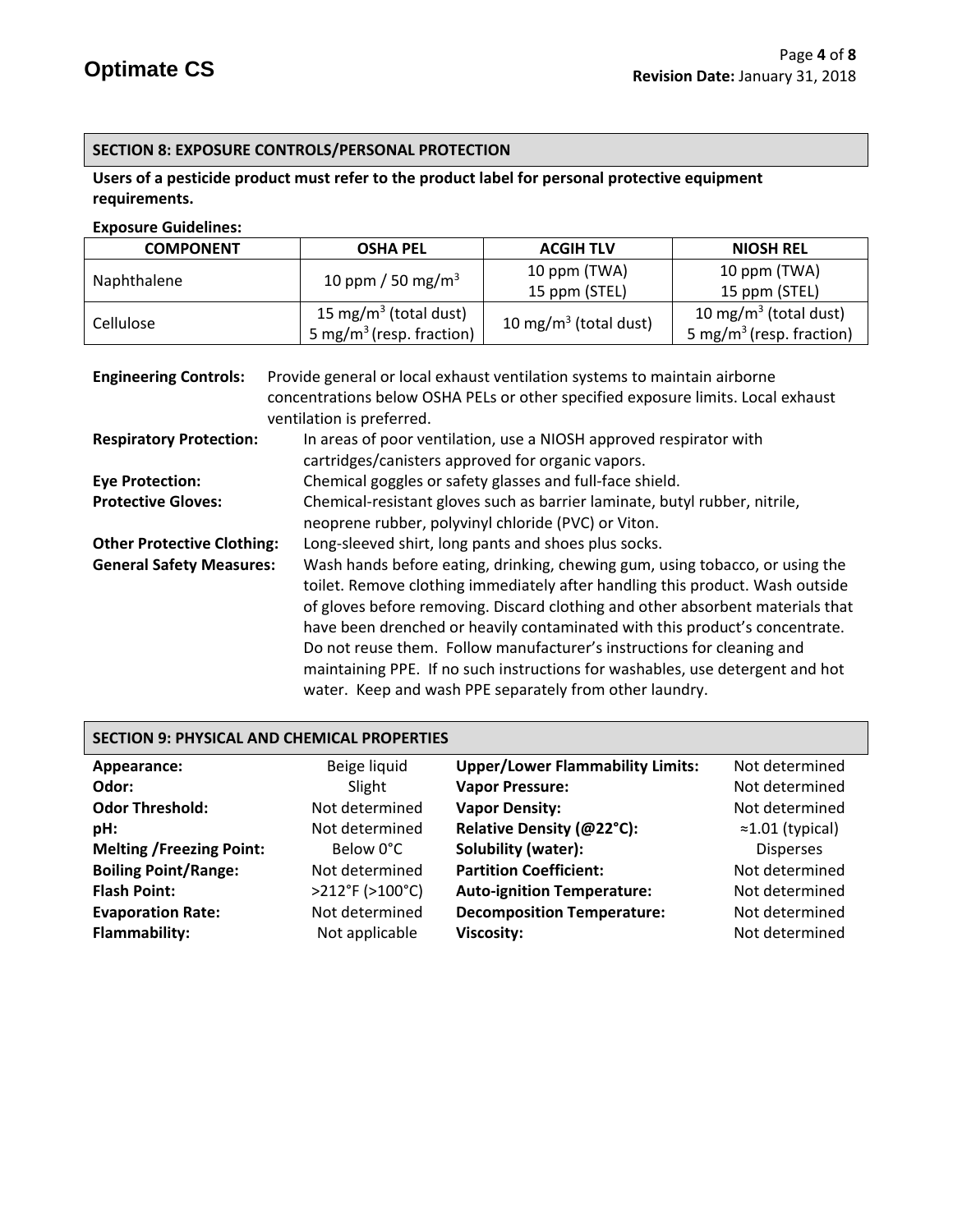| <b>SECTION 10: STABILITY AND REACTIVITY</b> |                                                                                                                                                            |  |
|---------------------------------------------|------------------------------------------------------------------------------------------------------------------------------------------------------------|--|
| <b>Reactivity:</b>                          | No hazardous chemical reactions known.                                                                                                                     |  |
| <b>Chemical Stability:</b>                  | Stable under normal storage and handling conditions.                                                                                                       |  |
| <b>Possibility of Hazardous Reactions:</b>  | No potential for hazardous reactions known.                                                                                                                |  |
| <b>Conditions to Avoid:</b>                 | <b>Extreme temperatures</b>                                                                                                                                |  |
| <b>Incompatible Materials:</b>              | Strong oxidizers                                                                                                                                           |  |
| <b>Hazardous Decomposition Products:</b>    | Carbon monoxide, hydrogen chloride, hydrogen fluoride, nitrogen<br>oxides, hydrogen cyanide, and various chlorinated and fluorinated<br>organic compounds. |  |

#### **SECTION 11: TOXICOLOGICAL INFORMATION**

| <b>Likely Routes of Exposure:</b>   | Eye contact, Skin contact, Inhalation, Ingestion                                                                |  |  |
|-------------------------------------|-----------------------------------------------------------------------------------------------------------------|--|--|
| <b>Symptoms of Exposure:</b>        | Eye irritation, skin irritation, allergic skin reaction, dizziness and/or respiratory                           |  |  |
|                                     | irritation.                                                                                                     |  |  |
| Oral $LD_{50}$ :                    | >2,500 mg/kg (rat) (Based upon similar material.)                                                               |  |  |
| Dermal LD <sub>50</sub> :           | >5,000 mg/kg (rat)                                                                                              |  |  |
| Inhalation LC <sub>50</sub> :       | Not determined                                                                                                  |  |  |
| <b>Eye Irritation/Damage:</b>       | May cause moderate eye irritation. Corneal injury unlikely.                                                     |  |  |
| <b>Skin Corrosion/Irritation:</b>   | Brief contact may cause slight skin irritation with local redness. May cause<br>drying and flaking of the skin. |  |  |
| <b>Skin Sensitization:</b>          | Similar materials have been shown to cause allergic skin reactions when tested                                  |  |  |
|                                     | in guinea pigs.                                                                                                 |  |  |
|                                     |                                                                                                                 |  |  |
| <b>Chronic/Subchronic Toxicity:</b> | For the active ingredient, excessive exposure may cause neuralgic signs and<br>symptoms.                        |  |  |
| <b>Mutagenicity:</b>                | For the active ingredient and solvent, in-vitro and animal genetic toxicity<br>studies were negative.           |  |  |
| <b>Reproductive Toxicity:</b>       | For the active ingredient, in animal studies done on a similar material, has                                    |  |  |
|                                     | been shown not to interfere with reproduction.                                                                  |  |  |
| <b>Neurotoxicity:</b>               | No data available                                                                                               |  |  |
| <b>Target Organs:</b>               | For the solvent, in animals, effects have been reported on the following                                        |  |  |
|                                     | organs: respiratory tract, gastrointestinal tract, thyroid, and urinary tract                                   |  |  |
| <b>Aspiration Hazard:</b>           | Not anticipated to be an aspiration hazard.                                                                     |  |  |
| Carcinogenicity:                    |                                                                                                                 |  |  |
|                                     |                                                                                                                 |  |  |

| <b>Chemical Name</b> | <b>ACGIH</b> | <b>IARC</b> | NTP             | <b>OSHA</b> |
|----------------------|--------------|-------------|-----------------|-------------|
| Naphthalene          |              | Group 2B    | Suspected human |             |
|                      |              |             | carcinogen      |             |
|                      |              |             |                 |             |

#### **SECTION 12: ECOLOGICAL INFORMATION**

This pesticide is extremely toxic to fish and aquatic organisms and toxic to wildlife. To protect the environment, do not allow pesticide to enter or run off into storm drains, drainage ditches, gutters or surface waters. Applying this product in calm weather when rain is not predicted for the next 24 hours will help to ensure that wind or rain does not blow or wash pesticide off the treatment area. Rinsing application equipment over the treated area will help to avoid run off to water bodies or drainage systems. Do not allow applications to contact water inhabited by fish, such as aquariums and ornamental fish ponds that are located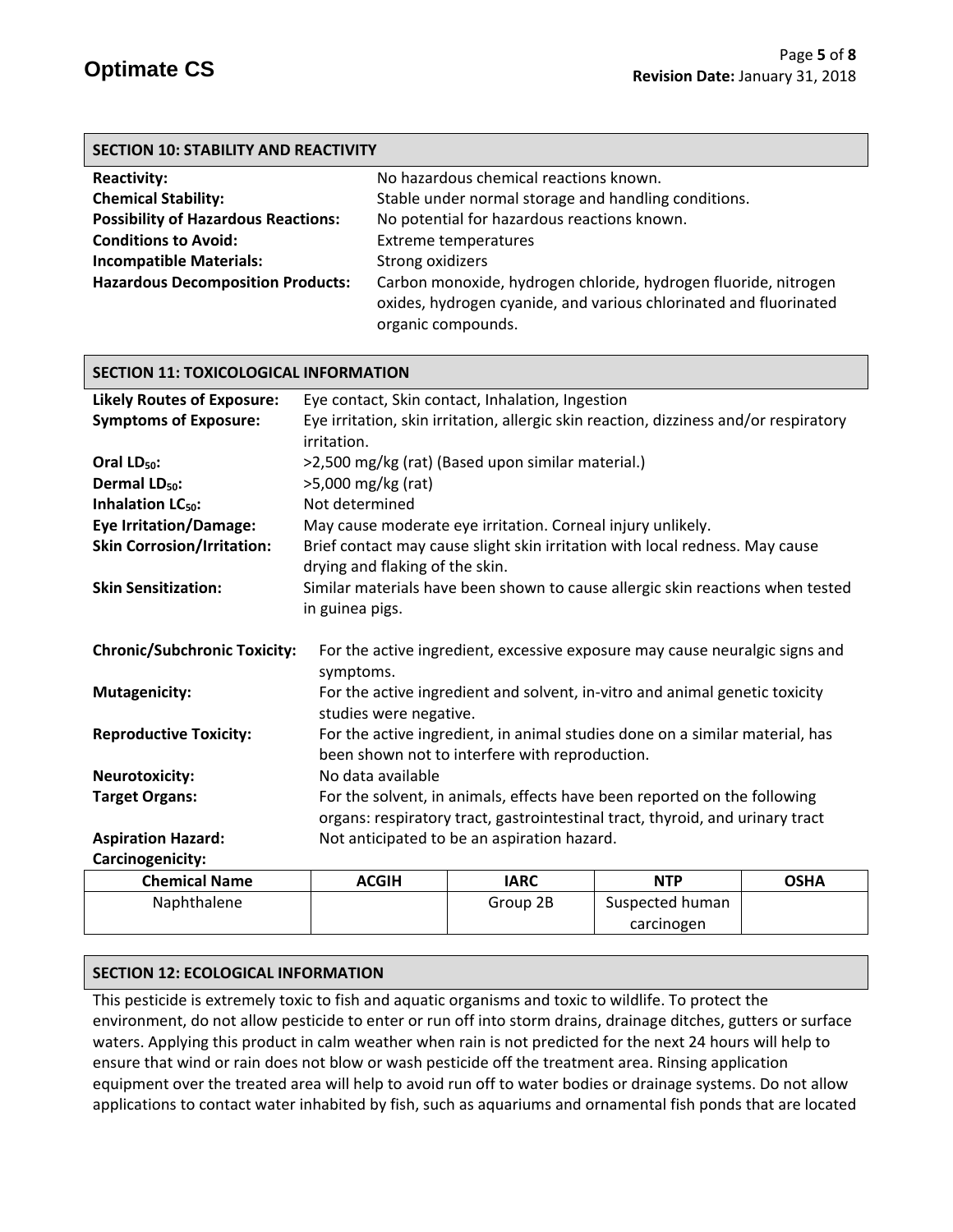in and around structures being treated. This product is highly toxic to bees exposed to direct treatment or residues on blooming crops or weeds. Do not apply this product or allow it to drift to blooming crops or weeds if bees are visiting the treatment area.

| <b>ECOTOXICITY DATA:</b>              |                                                                                                                                                                                    |
|---------------------------------------|------------------------------------------------------------------------------------------------------------------------------------------------------------------------------------|
| <b>Fish Toxicity:</b>                 | No data available                                                                                                                                                                  |
| <b>Aquatic Invertebrate Toxicity:</b> | No data available                                                                                                                                                                  |
| <b>Aquatic Plant Toxicity:</b>        | No data available                                                                                                                                                                  |
| <b>Avian Toxicity:</b>                | No data available                                                                                                                                                                  |
| <b>Honeybee Toxicity:</b>             | No data available                                                                                                                                                                  |
| <b>ENVIRONMENTAL EFFECTS:</b>         |                                                                                                                                                                                    |
| <b>Persistence and Degradability:</b> | Based largely or completely on information for the aromatic solvent;<br>biodegradation may occur under aerobic conditions (in the presence of<br>oxygen).                          |
| <b>Bioaccumulation:</b>               | No data available                                                                                                                                                                  |
| <b>Mobility:</b>                      | Based largely or completely on information for the active ingredient and the<br>aromatic solvent; bioconcentration potential is high (BCF is >3000 or Log<br>Pow between 5 and 7). |
| <b>Other Adverse Effects:</b>         | No data available                                                                                                                                                                  |

#### **SECTION 13: DISPOSAL CONSIDERATIONS**

| <b>Waste Disposal:</b>       | Refer to the pesticide label for full information on disposal. Pesticide wastes are<br>toxic. Improper disposal of unused pesticide, spray mixture, or rinse water is a<br>violation of Federal law. If these wastes cannot be used according to label<br>instructions, contact your State Pesticide or Environmental Control Agency or the<br>Hazardous Waste representative at the nearest EPA Regional Office for guidance in<br>proper disposal methods. |
|------------------------------|--------------------------------------------------------------------------------------------------------------------------------------------------------------------------------------------------------------------------------------------------------------------------------------------------------------------------------------------------------------------------------------------------------------------------------------------------------------|
| <b>Container Disposal:</b>   | Refer to the pesticide label for full information on disposal. When possible, triple<br>rinse the container and offer for recycling if available.                                                                                                                                                                                                                                                                                                            |
| <b>RCRA Characteristics:</b> | It is the responsibility of the individual disposing of this product to determine the<br>RCRA classification and hazard status of the waste.                                                                                                                                                                                                                                                                                                                 |

#### **SECTION 14: TRANSPORTATION INFORMATION**

| <b>DOT</b>  | For all shipments less than 17857 pounds: This material is not regulated for transport. |
|-------------|-----------------------------------------------------------------------------------------|
| (Ground):   | For shipments of 17857 pounds or greater:                                               |
|             | UN3082, Environmentally hazardous substance, liquid, n.o.s. (Naphthalene), 9, PGIII, RQ |
| <b>IMDG</b> | For all shipments less than 17857 pounds: This material is not regulated for transport. |
| (Sea):      | For shipments of 17857 pounds or greater:                                               |
|             | UN3082, Environmentally hazardous substance, liquid, n.o.s. (Naphthalene), 9, PGIII     |
| <b>IATA</b> | For all shipments less than 17857 pounds: This material is not regulated for transport. |
| (Air):      | For shipments of 17857 pounds or greater:                                               |
|             | UN3082, Environmentally hazardous substance, liquid, n.o.s. (Naphthalene), 9, PGIII     |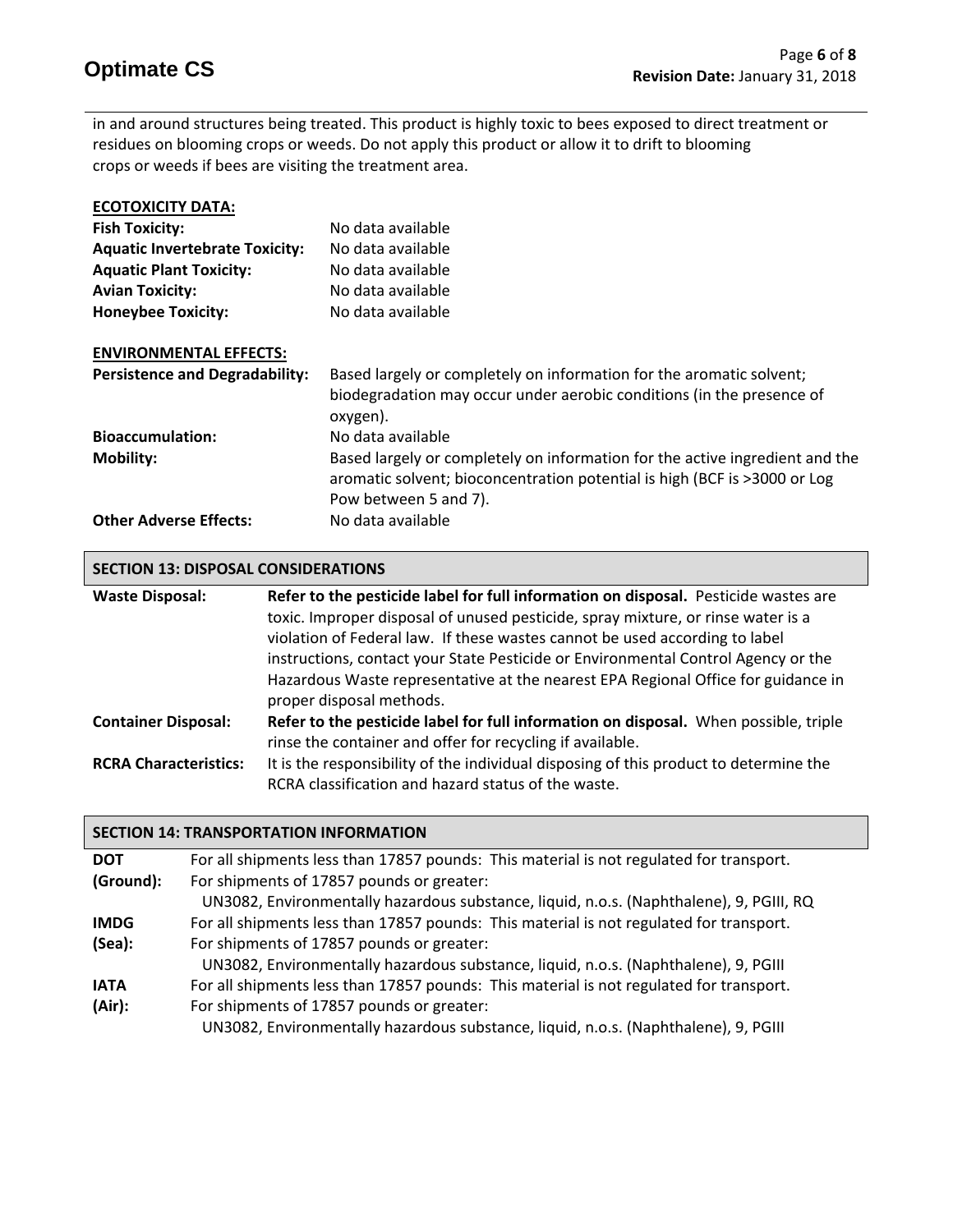#### **SECTION 15: REGULATORY INFORMATION**

**Labeling Requirements Under FIFRA:** This chemical is a pesticide product registered by the Environmental Protection Agency and is subject to certain labeling requirements under federal pesticide law. These requirements differ from the classification criteria and hazard information required for safety data sheets and for workplace labels of non-pesticide chemicals. Following is the hazard information as required on the pesticide label:

### CAUTION

Causes moderate eye irritation. Harmful if swallowed. Avoid contact with eyes, skin, or clothing. Wash thoroughly with soap and water after handling and before eating, drinking, chewing gum, using tobacco or using the toilet. Remove contaminated clothing and wash clothing before reuse. Wear safety glasses or goggles, long sleeve shirt, long pants, shoes and socks, and chemical resistant gloves. Prolonged or frequently repeated skin contact may cause allergic reaction in some individuals.

Skin exposure may also result in a sensation described as tingling, itching, burning or prickly feeling. Onset may occur immediately to 4 hours after exposure and may last 2 to 30 hours, without damage. Wash exposed areas thoroughly with soap and water. Relief from skin sensation may be obtained by applying an oil-based cream.

**TSCA Inventory:** This product is exempt from TSCA inventory listing requirements as it is solely for FIFRA regulated use.

#### **SARA Title III Information:**

 **Section 302 – Extremely hazardous substances:** None

 **Section 311/312** – **Hazard Categories:** Immediate (Acute); Delayed (Chronic)  **Section 313 –** This product contains a chemical or chemicals which are subject to the reporting requirements of the Act and Title 40 of the Code of Federal Regulations, Part 372:

| `Name<br><b>Chemical</b> | <b>CAC Nh</b><br>lumber<br>-- | रht %<br>Weight |
|--------------------------|-------------------------------|-----------------|
| Na<br>ene                | 20.2<br>ت ب∡                  | .56%            |

**CERCLA –** This product contains the following chemicals which have a reportable quantity (RQ) under the Comprehensive Environmental Response, Compensation and Liability Act (CERCLA):

| <b>Chemical Name</b> | <b>CAS Number</b> | <b>RQ</b> | <b>Quantity of</b><br><b>Finished Product</b> |
|----------------------|-------------------|-----------|-----------------------------------------------|
| Naphthalene          | $91 - 20 - 3$     | 100 lbs   | 17857 lbs                                     |

# **SECTION 16: OTHER INFORMATION**

| Flammability<br>Instability 0<br><b>NFPA</b><br><b>Health Hazards</b><br><b>Special Hazards – None</b> |
|--------------------------------------------------------------------------------------------------------|
|--------------------------------------------------------------------------------------------------------|

**Disclaimer:** Control Solutions, Inc. believes the information presented herein is accurate and correct as of the document date. The presented information is based upon available data from reliable sources. Control Solutions, Inc. makes no warranty, express or implied, regarding the accuracy of the data or the results obtained from the use of this product. Nothing herein may be construed as recommending any practice or any product in violation of any law or regulations. The user is solely responsible for determining the suitability of any material or product for a specific purpose and for adopting any appropriate safety precautions. We